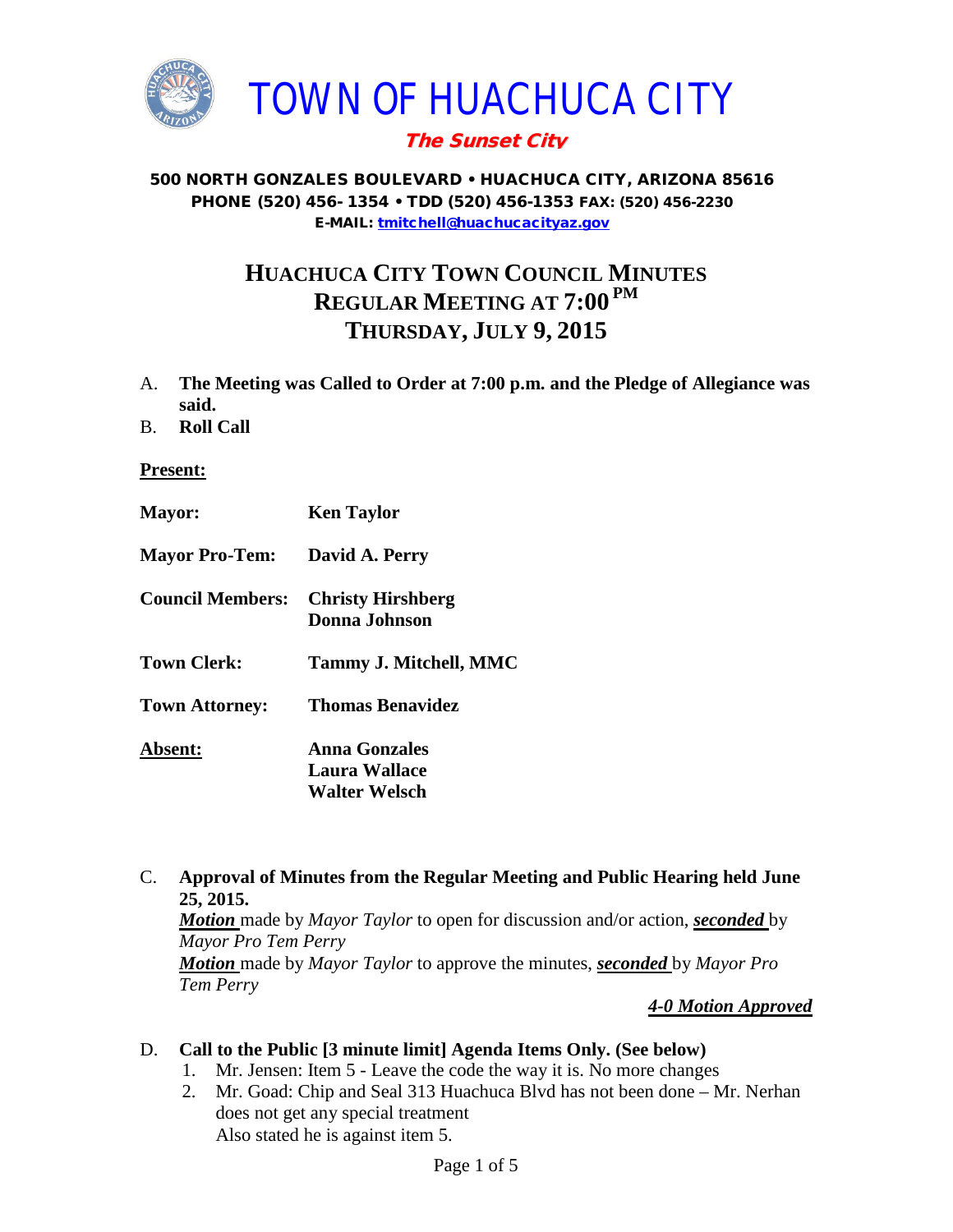3. The lady spoke on item 6. She feels we need a development committee for helping clean up the city.

# E. **Reports by Council Members and Officers**

- 1. *Councilmember Welsch - Library/Senior Center***-** There was no report at this time.
- 2. *Councilmember Gonzales***–** *Planning and Zoning-* P&Z Member Wallace stated that they had a meeting on July  $1<sup>st</sup>$  and discussed 2 major items, one for potential business project and decomposed granite. There was general discussion on RV trailers.
- 3. *Councilmember Wallace* **–** *Parks and Recreation***-**There is no report at this time.
- 4. *Councilmember Johnson – Public Safety-*
- 5. *Mayor Pro Tem Perry Public Works-* Mayor Pro Tem Perry reported that Public is doing well. Also, we are working on a plan to have the dust problem at the land fill eliminated. We are looking at putting a sprinkler system on the scraper.
- 6. *Councilmember Hirshberg***–** *Finance-*.Councilmember Hirshberg stated we have had our budget hearing and ready to move forward at the next meeting to approve the budget. She also had a great time at the  $4<sup>th</sup>$  of July serving food and talking to everyone.
- 7. *Mayor Taylor-*Mayo*r* Taylor said the sidewalk has started and we are looking at completion in September. He would like to come up with a plan to dress up the other side of the highway as well.
- 8. *Tammy Mitchell – Town Clerk's Report-*Clerk Mitchell reported that we have some problems with our porch lights outside and have called Yaqui Electric to get those fixed. So please be careful if one goes out where you are walking. Also the  $4<sup>th</sup>$  of July was a lot of fun. The duck pond and other games were a lot of fun with the kids.
- F. **Unfinished Business:** 
	- 1. **None**
- G. **New Business**
	- 1. **Discussion and/or Action [Mayor Taylor]: 1st Reading of Adopting Ordinance 2015-03, an Ordinance of the Mayor and Town Council of the Town of Huachuca City, Cochise County, Arizona, Amending the Town Code, Title 2, Chapter 2.85 "Town Facility Use Policy" and Title 10 Chapter 10.30 "Parks" Concerning Use of Town Parks and Recreation and Other Town Facilities and Adding Provisions for Adopting Fees for Using the Facilities and the Town's Bus Service.**

*Motion* made by *Mayor Taylor* to open for discussion and/or Action, *seconded*  by *Mayor Pro Tem Perry*

*Town Clerk Mitchell read Ordinance 2015-03 by Title*

2. **Discussion and/or Action [Mayor Taylor]: Adopting Resolution 2015-09, a Resolution of the Mayor and Common Council of the Town of Huachuca City, Cochise County, Arizona, to Authorize, for the Town's Fiscal Year**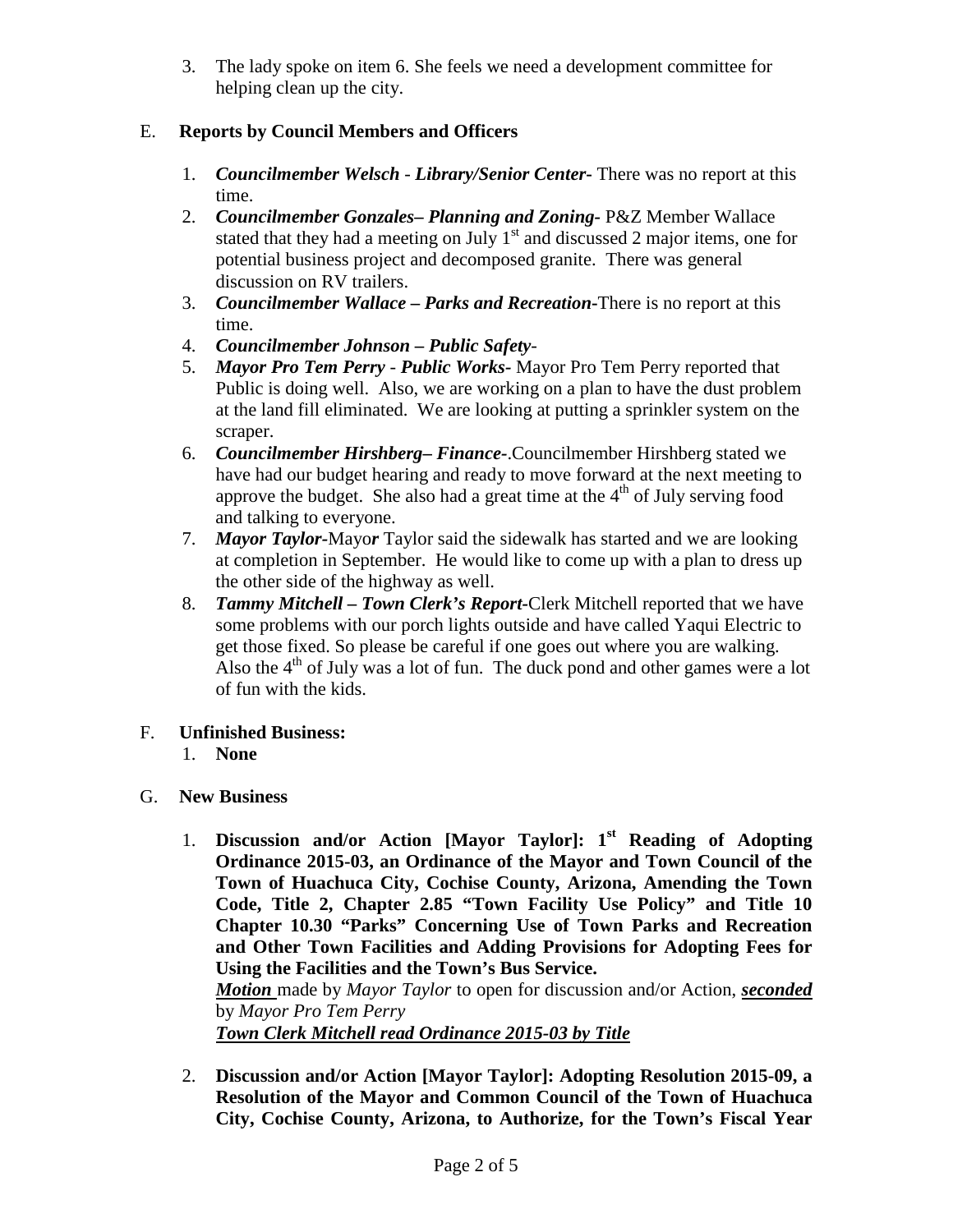**2015-2016, the Primary Property Tax Rate of .7562 for every \$100.00 of Assessed Value.**

*Motion* made by *Mayor Taylor* to open for discussion and/or Action, *seconded*  by *Mayor Pro Tem Perry*

3. **Discussion and/or Action [Mayor Taylor]: Dr. Jim Johnson's Quarterly Update concerning his activities as Town Building Official.** *Motion* made by *Mayor Taylor* to open for discussion and/or Action, *seconded*  by *Mayor Pro Tem Perry*

*No Action*

4. **Executive (closed) session to consult with and direct the Town's Attorney, pursuant to A.R.S. 38-431.03** (A)(3)  $\&$  (4), regarding enforcement of the **Town's zoning and building codes within the Town, and specifically at 302 Howard Street and 313 Huachuca Blvd. Following the executive session, the Council might direct its attorney and take other action.**

*Motion* made by *Mayor Taylor* to enter into Executive Session, *seconded* by *Councilmember Hirshberg*

*Executive Session 7:39PM to 7:50PM*

*Motion* made by *Mayor Taylor* to exit Executive Session and return to Regular Session, *seconded* by *Mayor Pro Tem Perry*

*4-0 Motion Approved* 

5. **Discussion and/or Action [Mayor Taylor]: Consideration of replacing "Chip Seal" with "Decomposed/Crushed Granite."**

*Motion* made by *Mayor Taylor* to open for discussion and/or Action, *seconded*  by *Mayor Pro Tem Perry*

*Motion* made by *Mayor Taylor* to forward this item to Planning and Zoning, *seconded* by *Councilmember Hirshberg*

*4-0 Motion Approved*

6. **Executive (closed) session to consult with the Town's Attorney, pursuant to A.R.S. 38-431.03 (A)(3), concerning the Town's authority to create incentives for businesses to locate within the Town. Following the executive session, the Council might take action on this item.**

*Motion* made by *Mayor Taylor* to enter into Executive Session, *seconded* by *Mayor Pro Tem Perry*

*Executive Session 8:12PM to 8:38PM*

*Motion* made by *Mayor Taylor* to exit Executive Session and return to Regular Session, *seconded* by *Mayor Pro Tem Perry*

*4-0 Motion Approved* 

7. **Discussion and/or Action [Mayor Taylor]: Consideration of Exploring Additional Sources of Revenue for the Town, Which are Not Currently Addressed by Town Code.**

*Motion* made by *Mayor Taylor* to open for discussion and/or Action, *seconded*  by *Mayor Pro Tem Perry*

H. **Payment Approval Report in the amount of \$221,198.82** *Motion* made by *Mayor Taylor* to open for discussion and/or action, *seconded* by *Mayor Pro Tem Perry*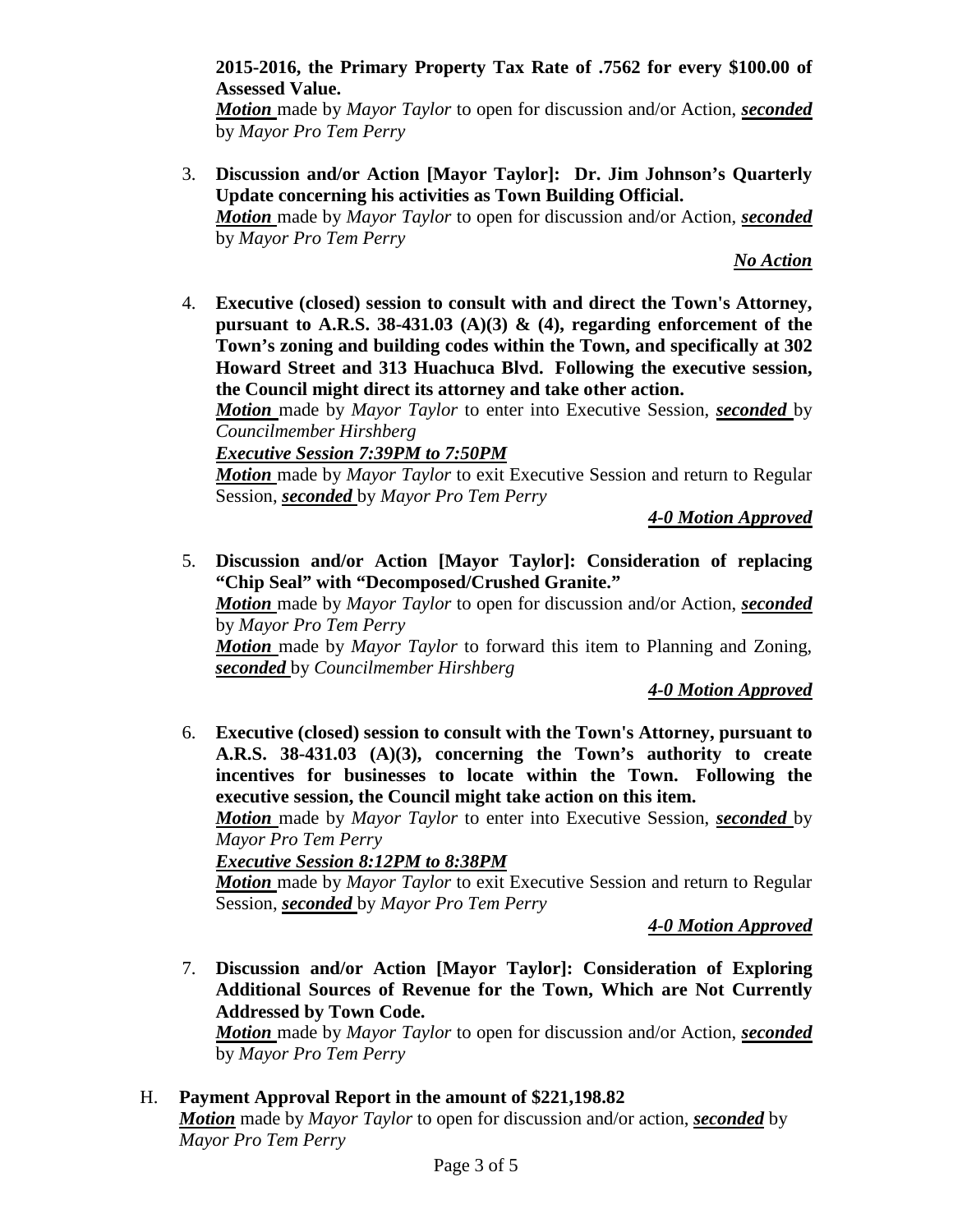*Motion* made by *Mayor Taylor* to approve the payment report, *seconded* by *Mayor Pro Tem Perry*

*4-0 Motion Approved*

- I. **Call to the Public: [3 min. limit] ARS38-431-01 Public body may make an open call to the public during a public meeting, subject to reasonable time, place and manner restrictions, to allow individuals to address the public body on any issue within the jurisdiction of the public body. At the conclusion of an open call to the public, individual members of the public body may respond to criticism made by those who have addressed the public body, may ask staff to review a matter or may ask that a matter be put on a future agenda. However, members of the public body shall not discuss or take legal action on matters raised during an open call to the public unless the matters are properly noticed for discussion and legal action.**
	- 1. Mr. Josephson: Batch Plant did not look at safety concerns. Further concerns with the landfill.
	- 2. Mrs. Lavender: Turn Auction/Impound lot into long Term RV Storage for residents.
	- 3. Mr. Goad: Concerns with TPT and business licenses in the Town.
- J. **Discussion and/or Action [Town Clerk]: Items to be placed on the next agenda**

## K. **Adjournment (9:00 PM)**

*Motion* made by *Mayor Pro Tem Perry* to adjourn, *seconded* by *Mayor Pro Tem Perry*

*4-0 Motion Approved*

Approved by Mayor Taylor on July 23, 2015

Mayor Ken Taylor

Attest: Town Clerk Tammy J. Mitchell, MMC

Seal: